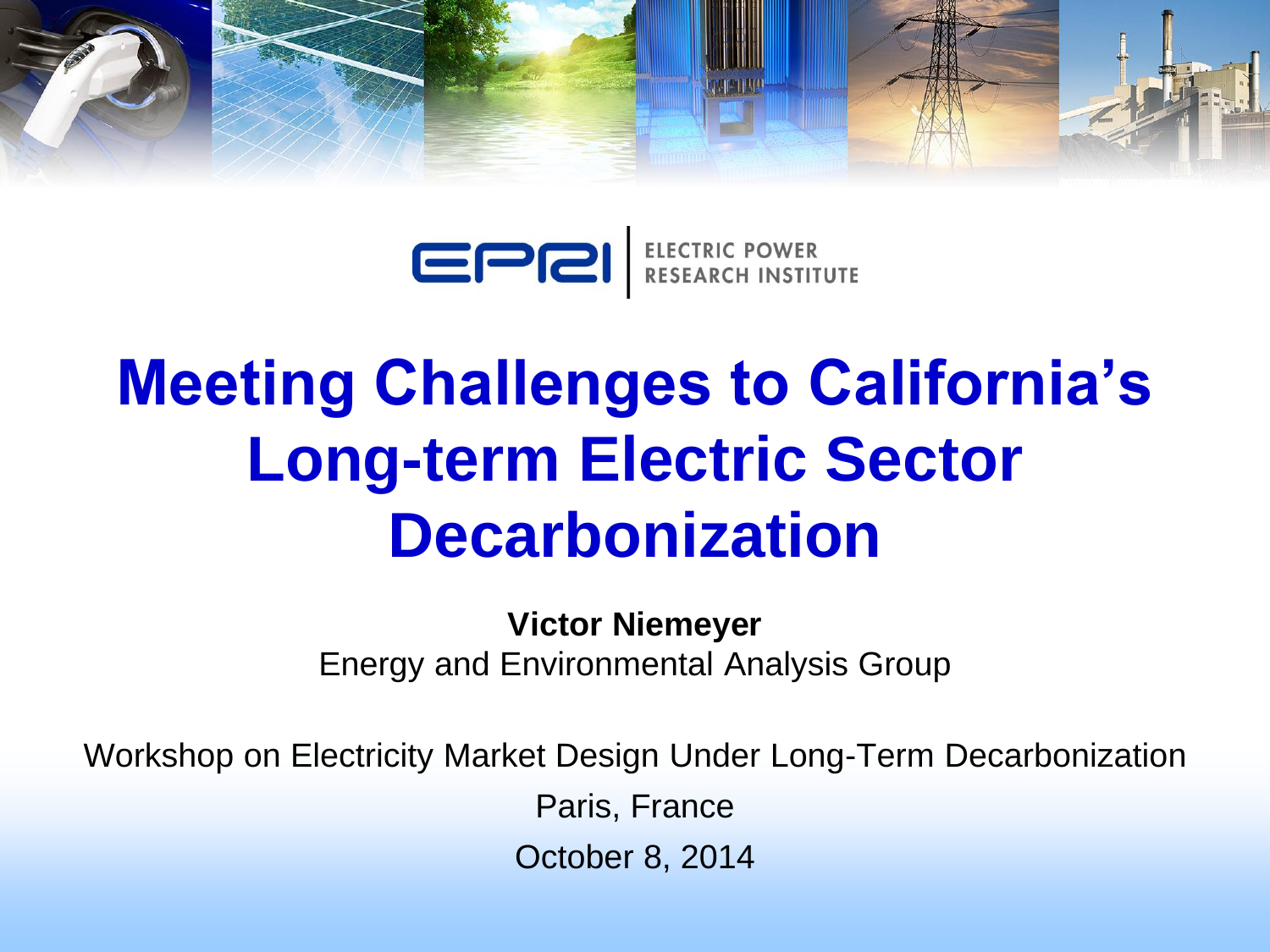### **Ongoing EPRI Application of REGEN to California's Long-term Decarbonization Goal**

- California Governor's Executive Order seeks to cut economywide GHG's in California to 80% below 1990 levels by 2050
	- Makes CA a good case-study for future regulations elsewhere
- Raises question of how can the California's electric sector support meeting this goal and what will it cost?
	- Can electric sector decarbonize?
	- What will it cost?
- Integrated US-REGEN energy-economy simulations of CA provide analytically rigorous assessments of the costs and sensitivities to key policy, market, and technological uncertainties
- Results are a first step toward understanding how to achieve aggressive CO2 reductions and what are the costs

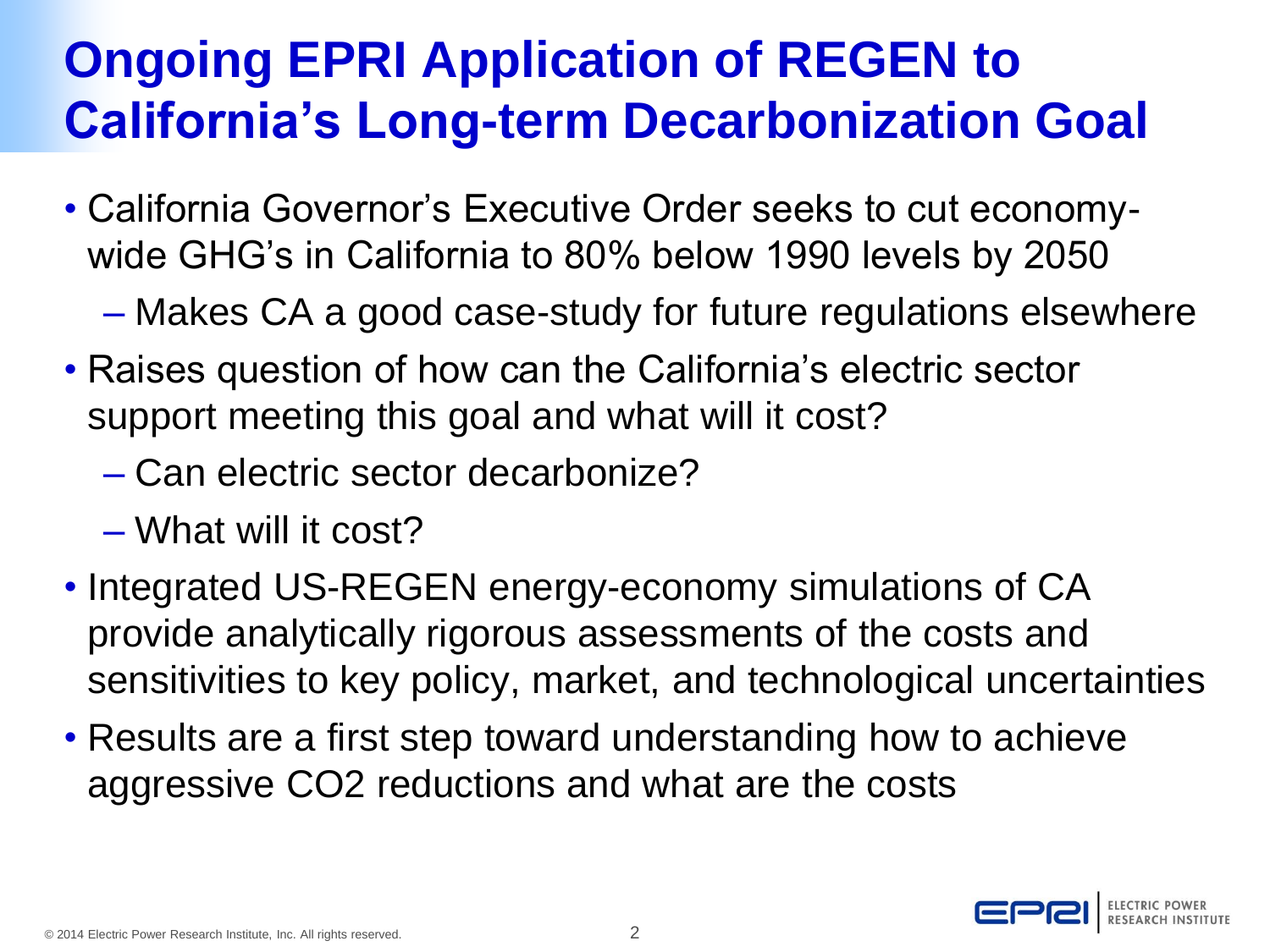### **US-REGEN Model Overview**

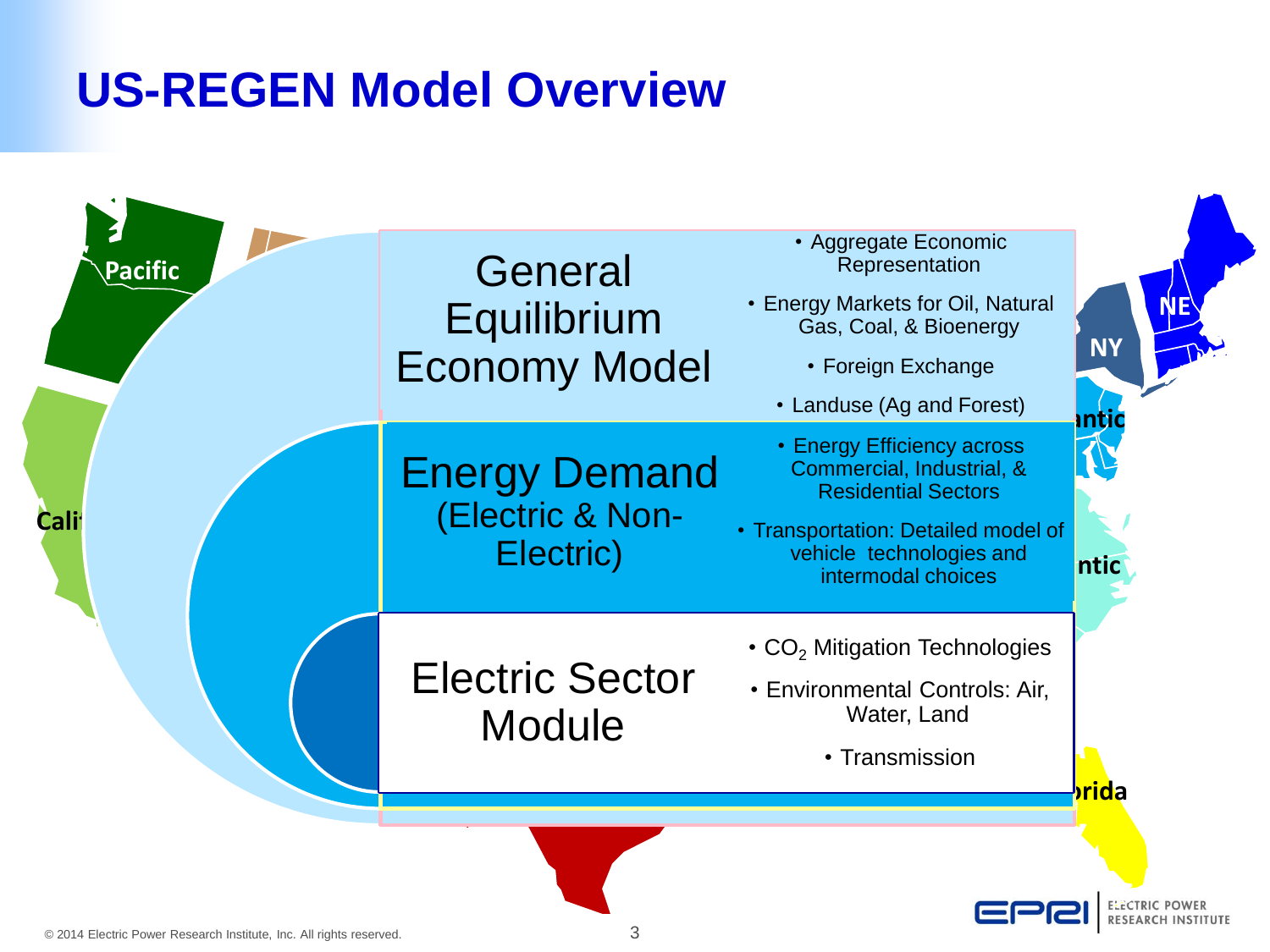## **Important Assumptions – Electric Sector**

- No new nuclear or CCS in CA, but some available in US
- Wind, solar, and storage only scalable in-state non-emitting generation options (geothermal, biomass supply limited)
- Hourly wind and solar profiles from EPRI's AWS Truepower database (2010 meteorology)
- AEO 2014 natural gas price path to 2040, then flat
- CA restricts imports of out-of-state power to zero
	- to prevent CO2 leakage by out-of-state generation
	- CA can export power, and add transmission if economic
	- Restrictions on power imports unnecessary in scenarios with a US CO2 cap (not shown here)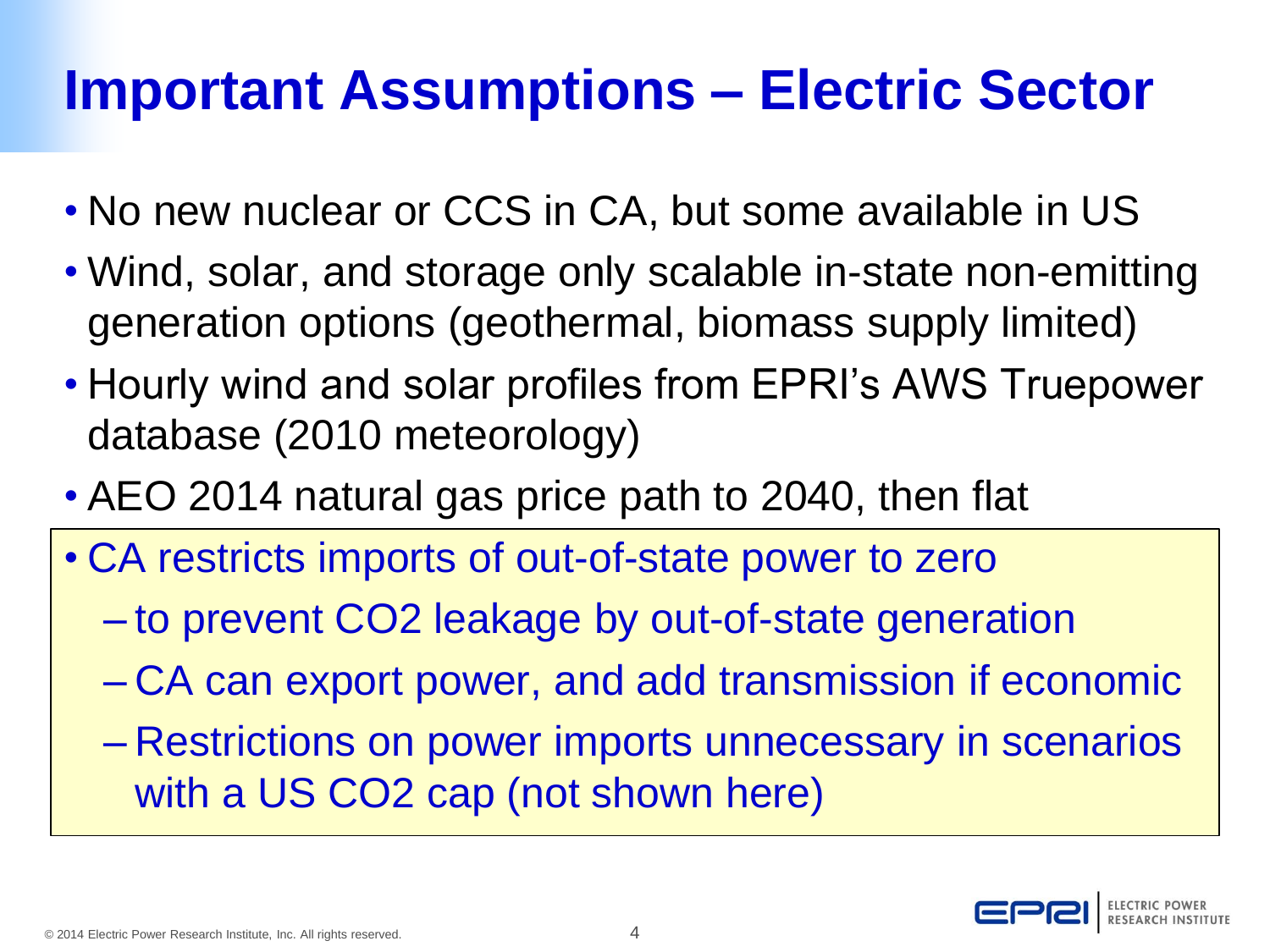### **Two CA Economy-Wide CO<sup>2</sup> Paths Analyzed**

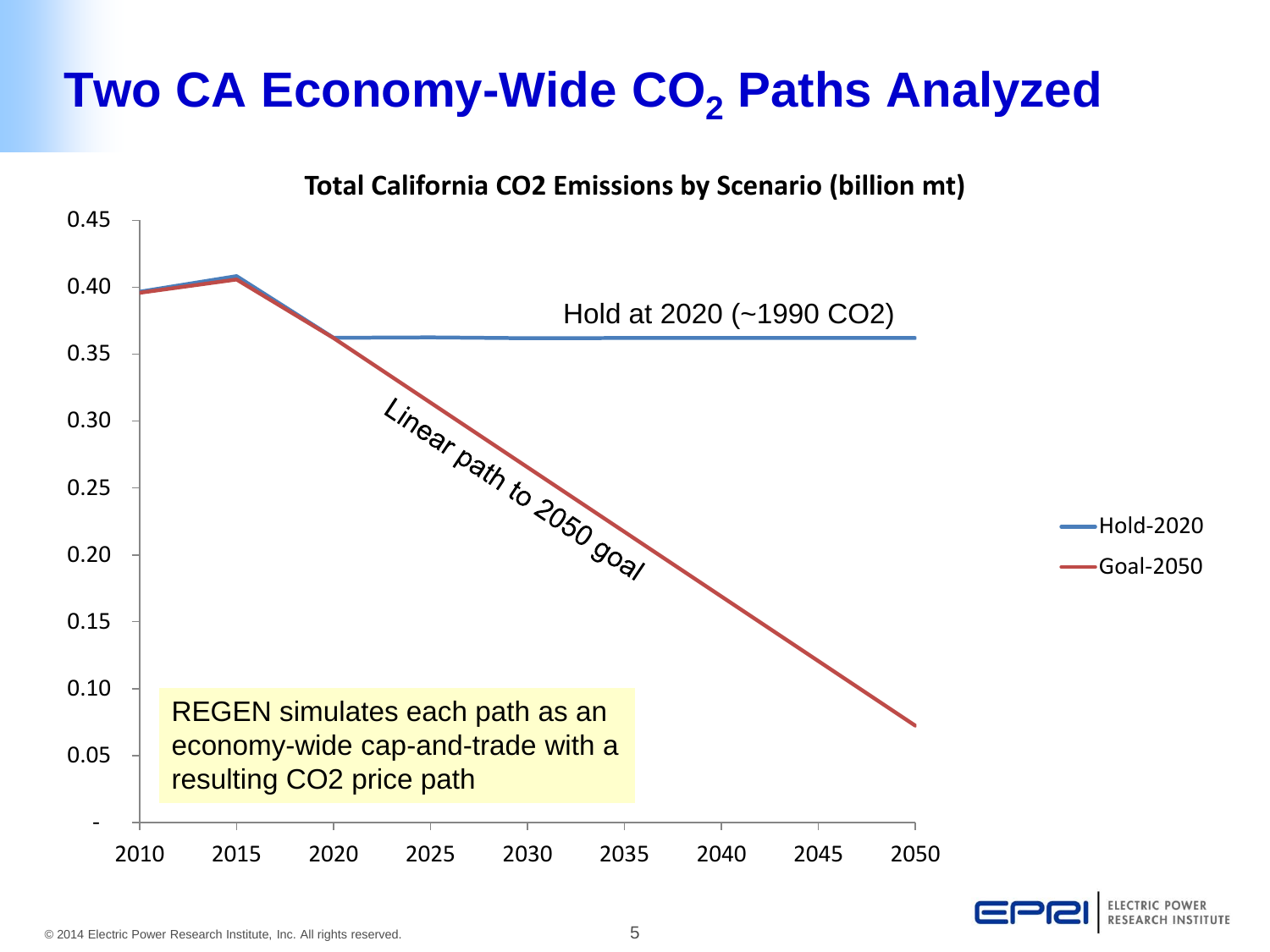### **California CO2 by Economic Sector on One Possible Path to Meeting 2050 Goal**

**California Goal-2050 Scenario CO2 by Economic Sector (bmt)**

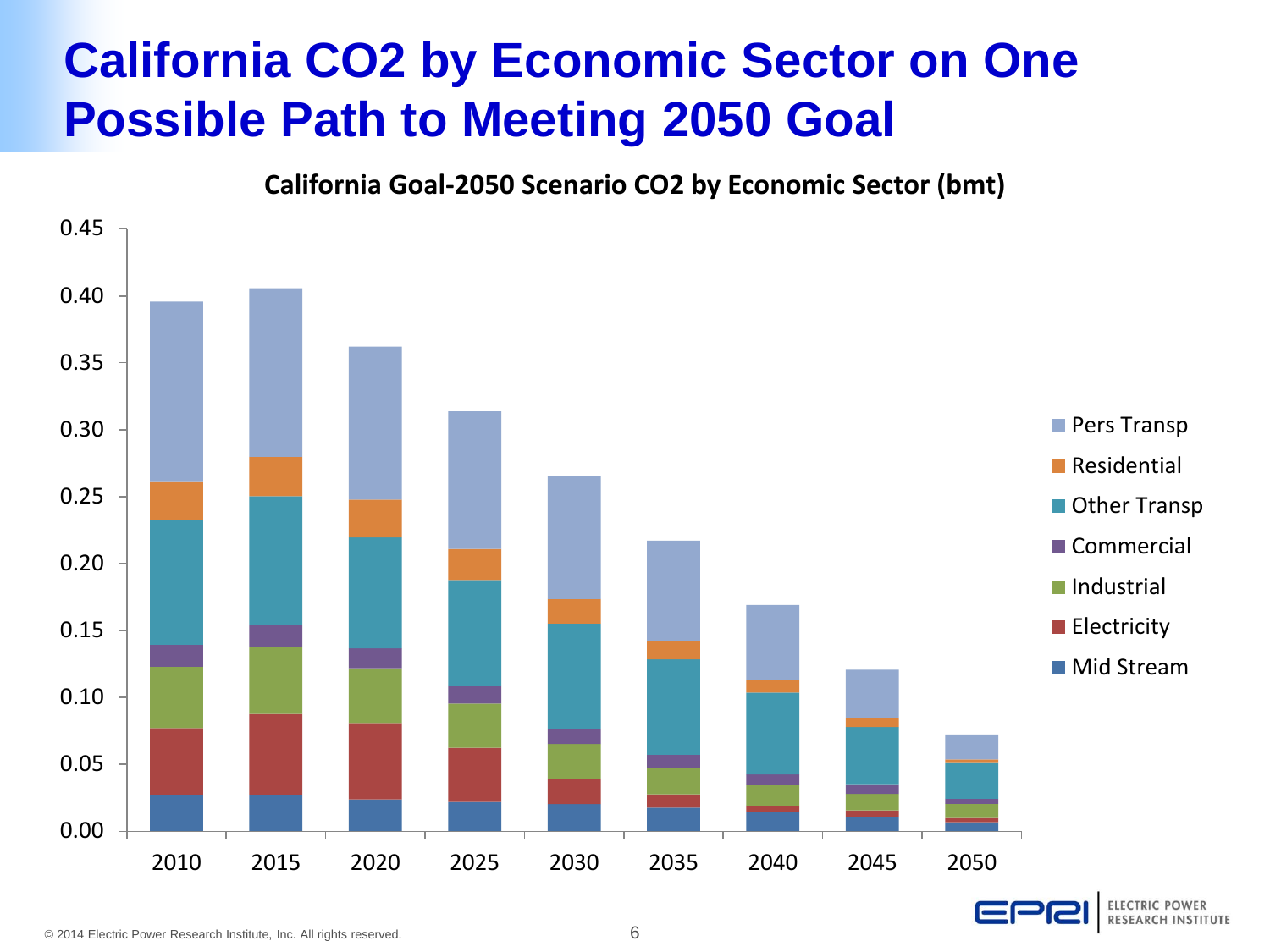### **How Meeting 2050 Goal May Change Mix of Electric Load**

California Sectoral Electricity Use (TWh) in 2050

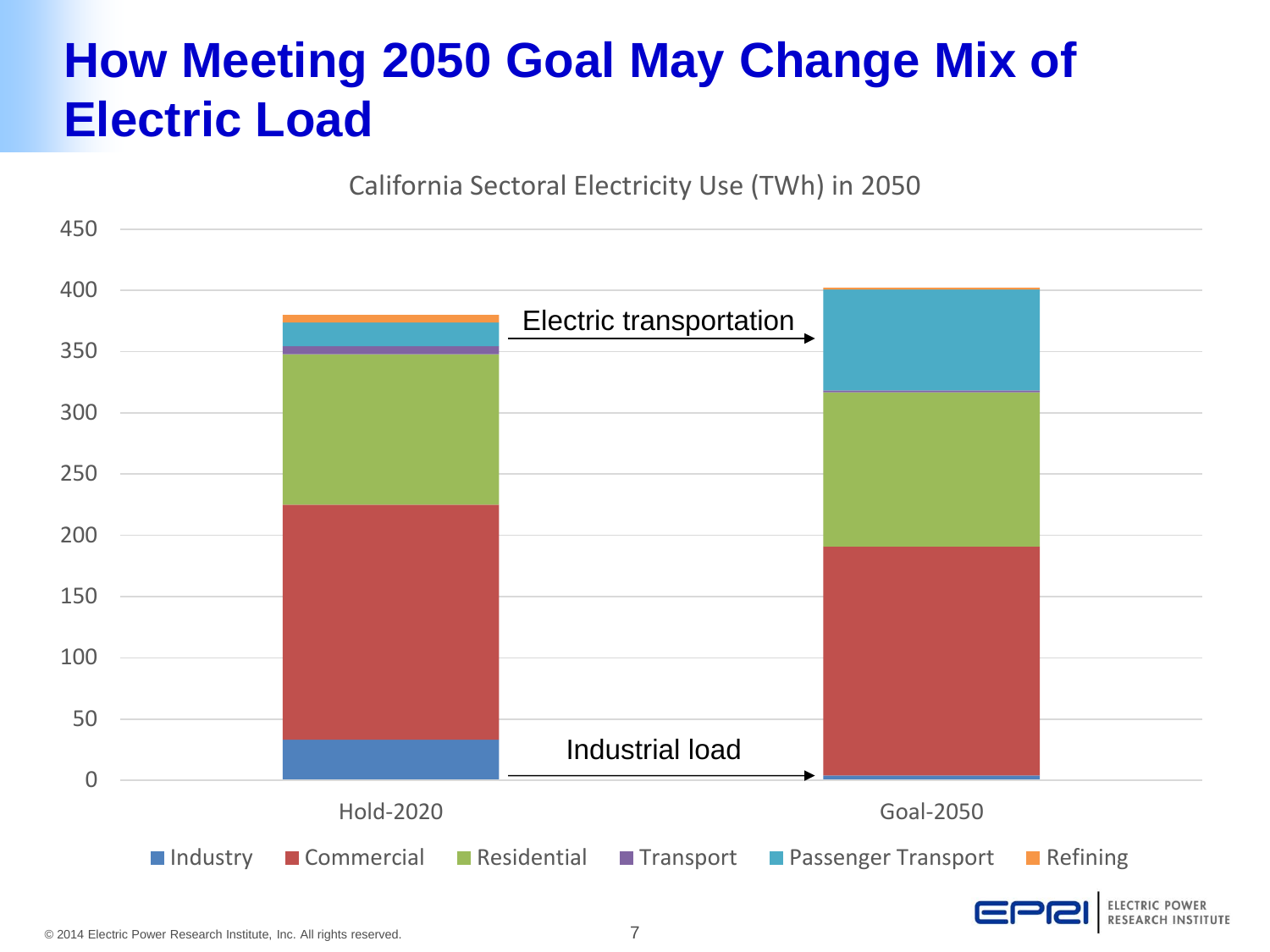### **Generation for Hold-2020 Scenario (Reference)**

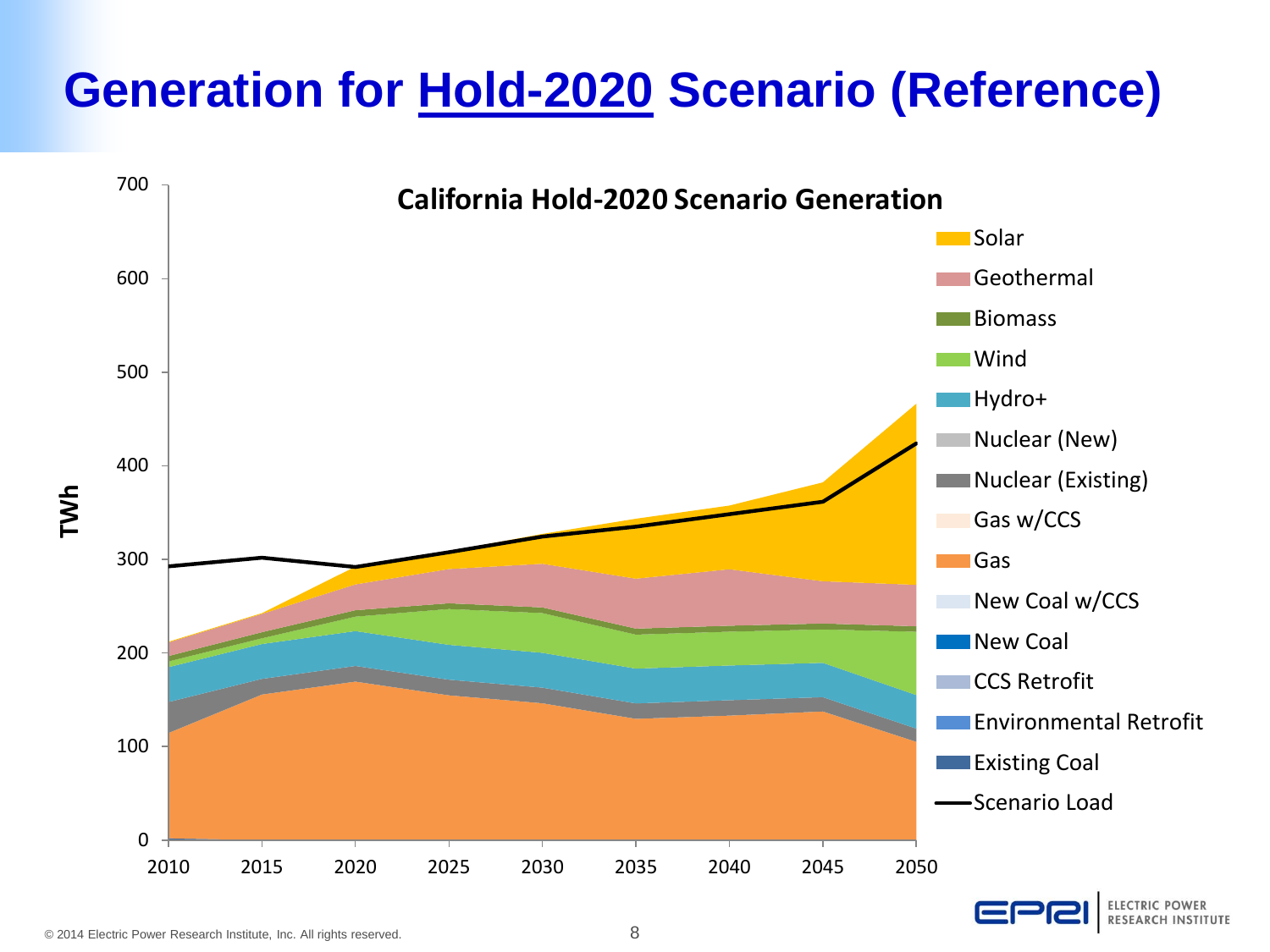### **California's Electric Generation Mix Ultimately Dominated by Solar (Goal-2050 Scenario)**

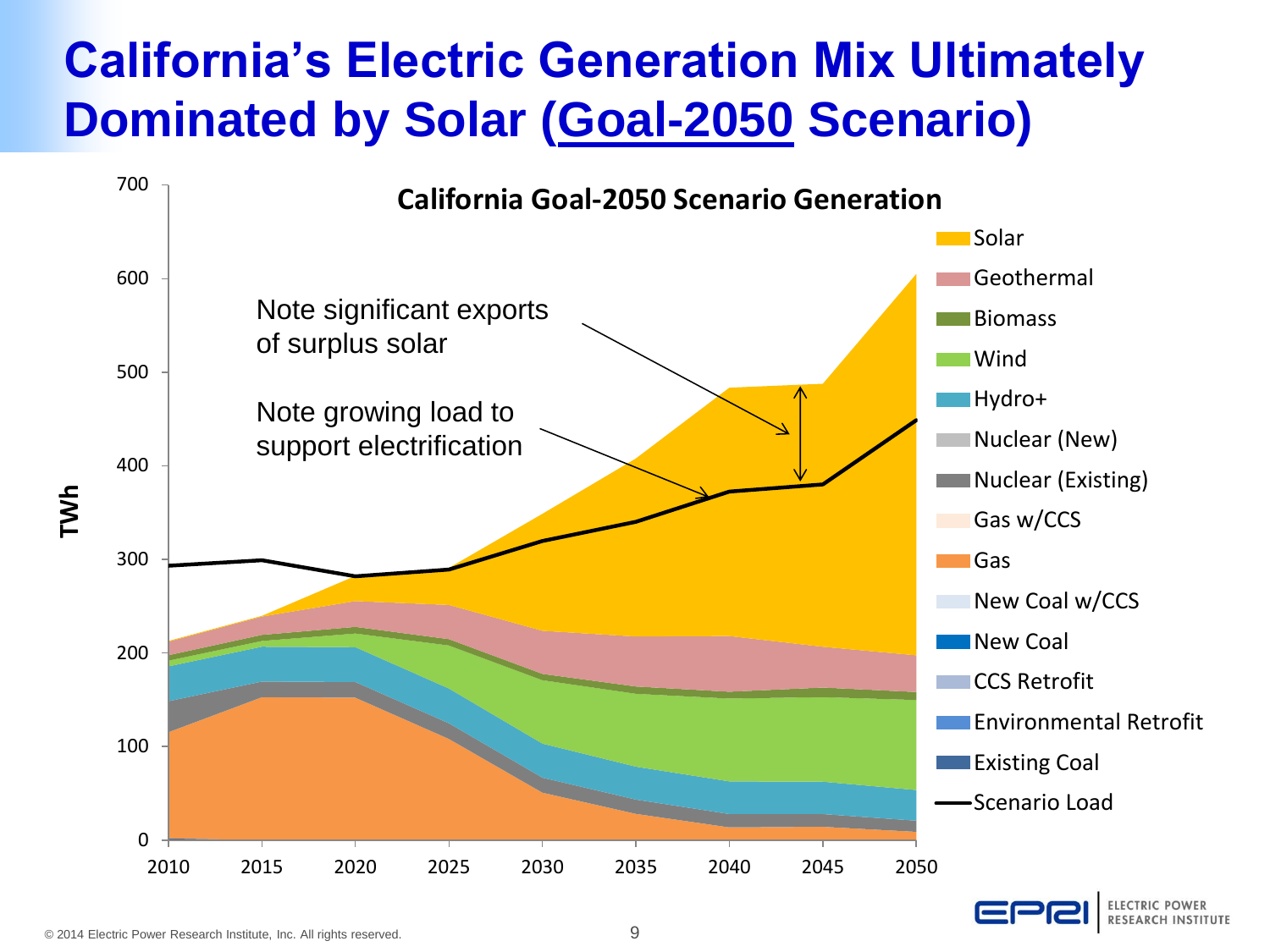### **Decarbonizing Requires Substantial Investment in Renewable Energy and Storage**

**California Goal-2050 Scenario Installed Capacity**



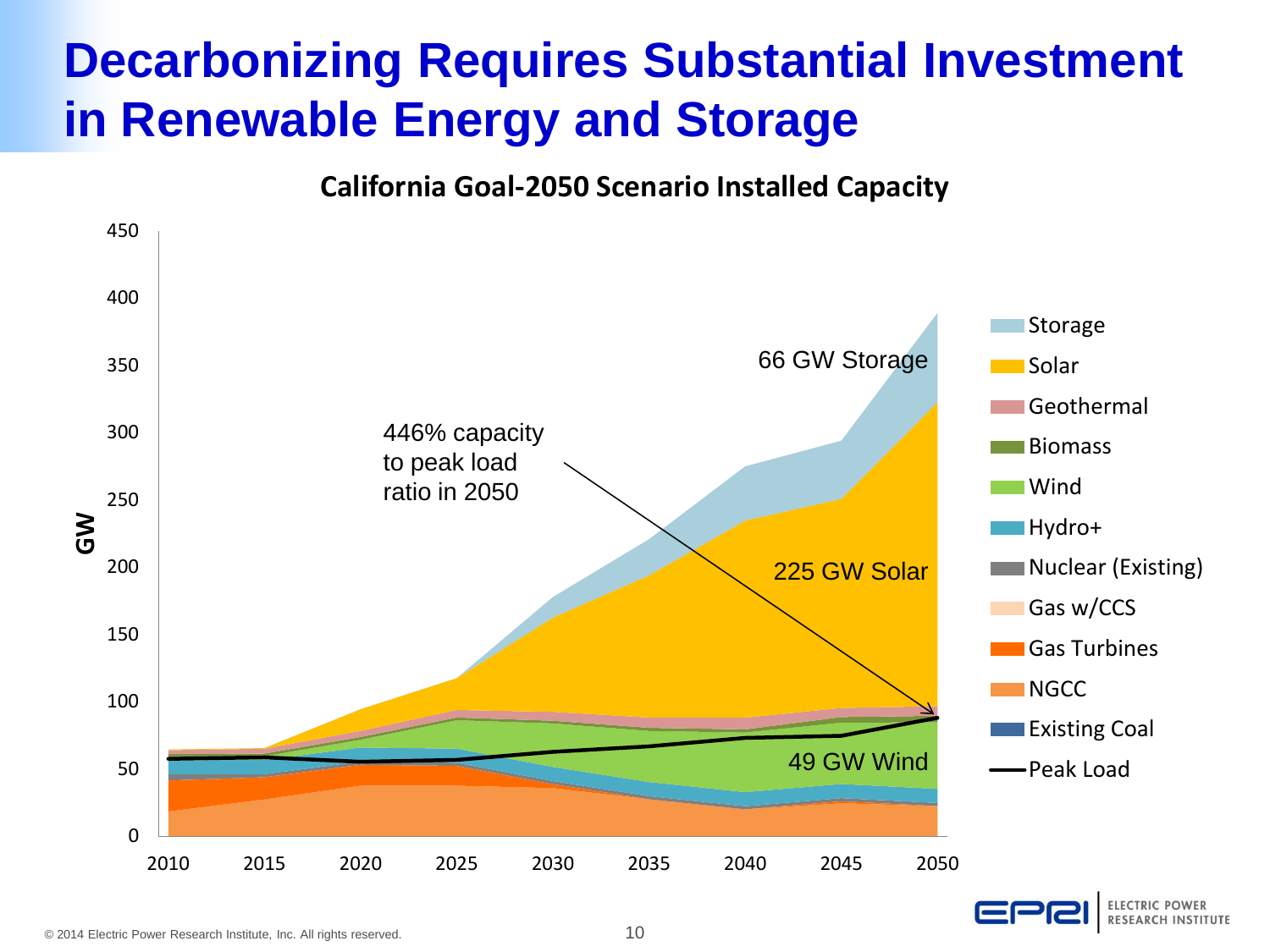### **Observations on Decarbonizing the CA Electric Sector**

- To support 2050 goal electric sector must be near CO2-free
- Without nuclear and gas CCS only options are wind and solar (geothermal and bioenergy count, but supply limited)
- Given that wind and solar aren't dispatchable, and can go to zero output simultaneously, need storage to meet load
- Analysis assumes pumped storage with 10-hour reservoirs at \$2,700/kW (currently much lower cost than batteries)
- Also end up with surplus wind and solar
- REGEN finds the minimum-cost mix of generation, storage, new transmission investments needed to cover load in all hours and comply with CO2 limits
- For California's renewable resource endowment there is more solar than wind (we run out of wind in most scenarios)
- Being able to export surplus solar out-of-state, or import out-ofstate wind lowers costs markedly

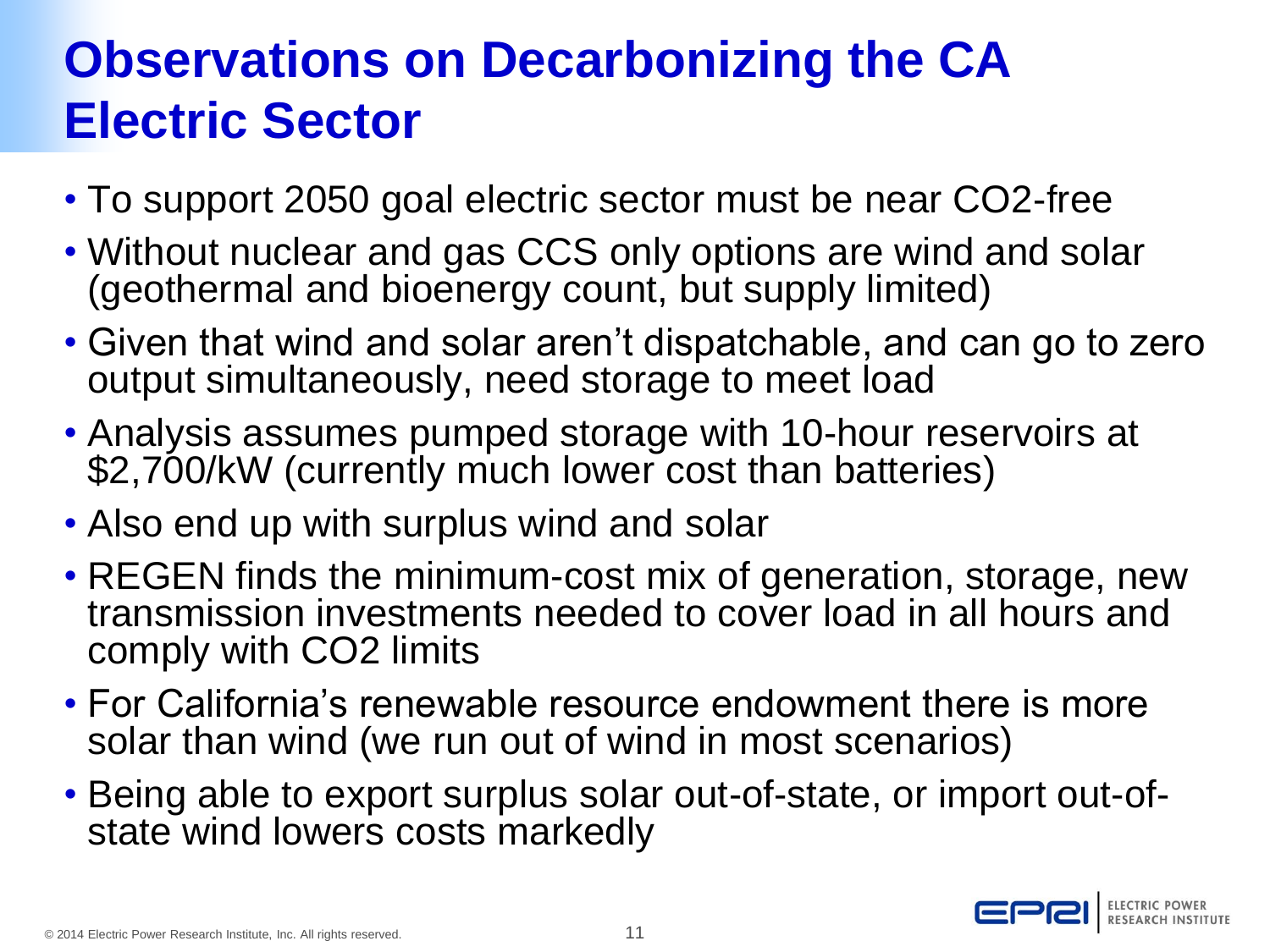## **Sensitivity Scenario Tests Implications of Limiting Exports, Letting CA Add Nuclear**

- Nuclear additions in CA currently not allowed due to legislative restrictions associated with national spent fuel storage
- CCS Gas also uncertain (technology and regulation)
- Sensitivity case intended to explore implications of being able to add new nuclear and gas CCS in CA
	- $-$  Nuclear capital cost  $\sim$  \$6,000/kW and  $\sim$  \$10,000
	- No limit on additions starting in 2030

### • This is not a forecast

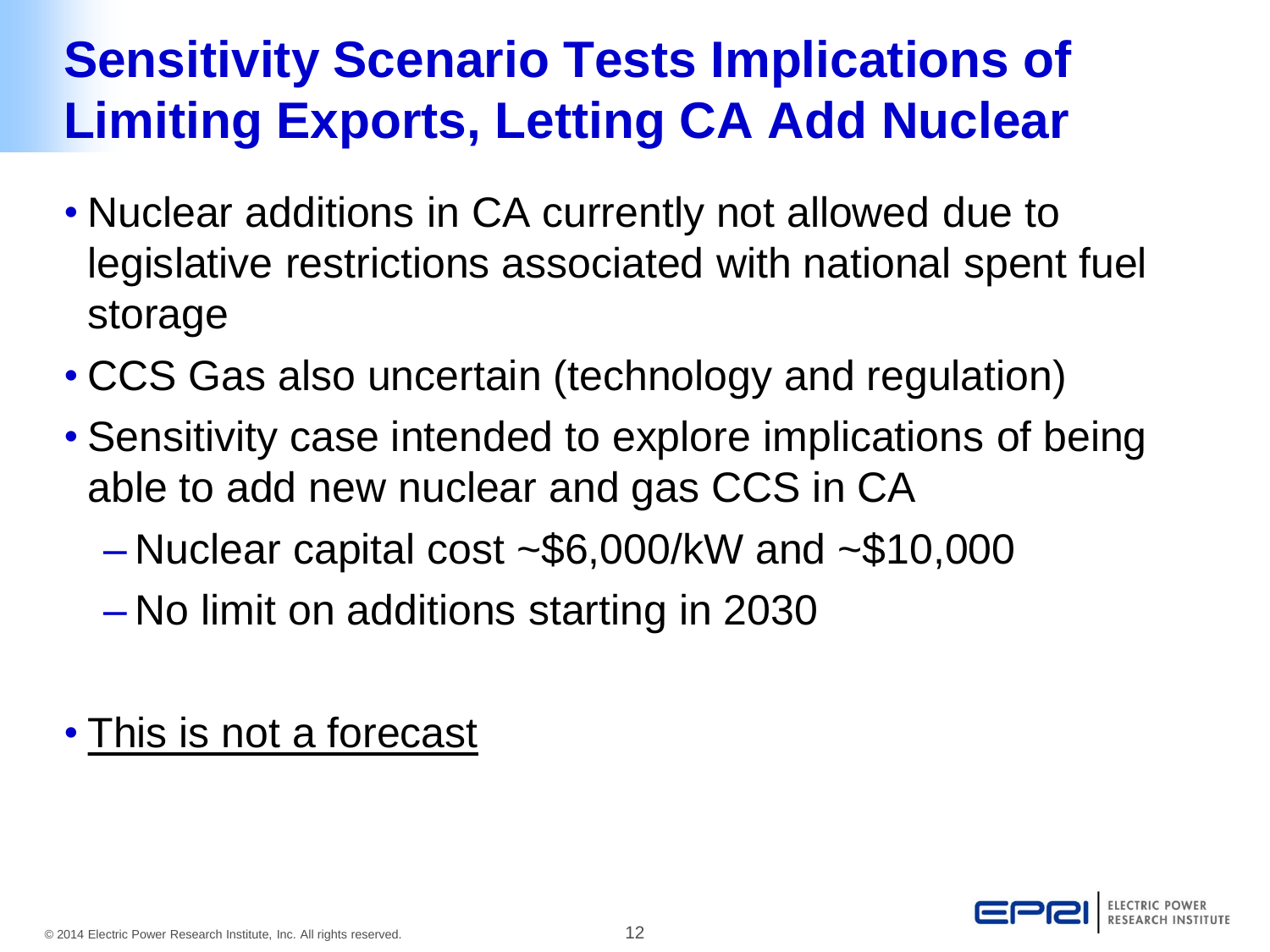### **Goal-2050**

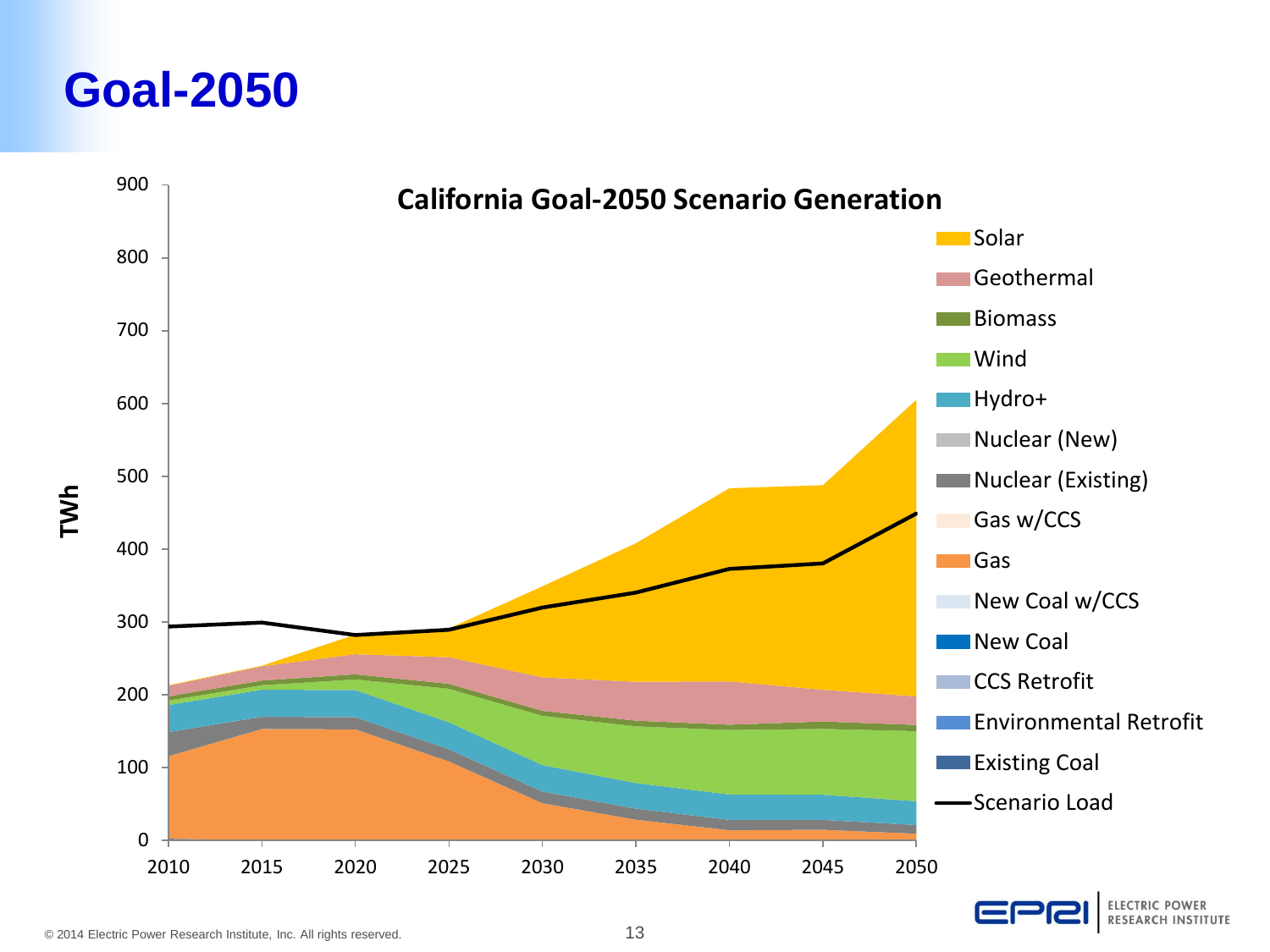### **Evolution of Generation Mix – New CA Nuclear Scenario**

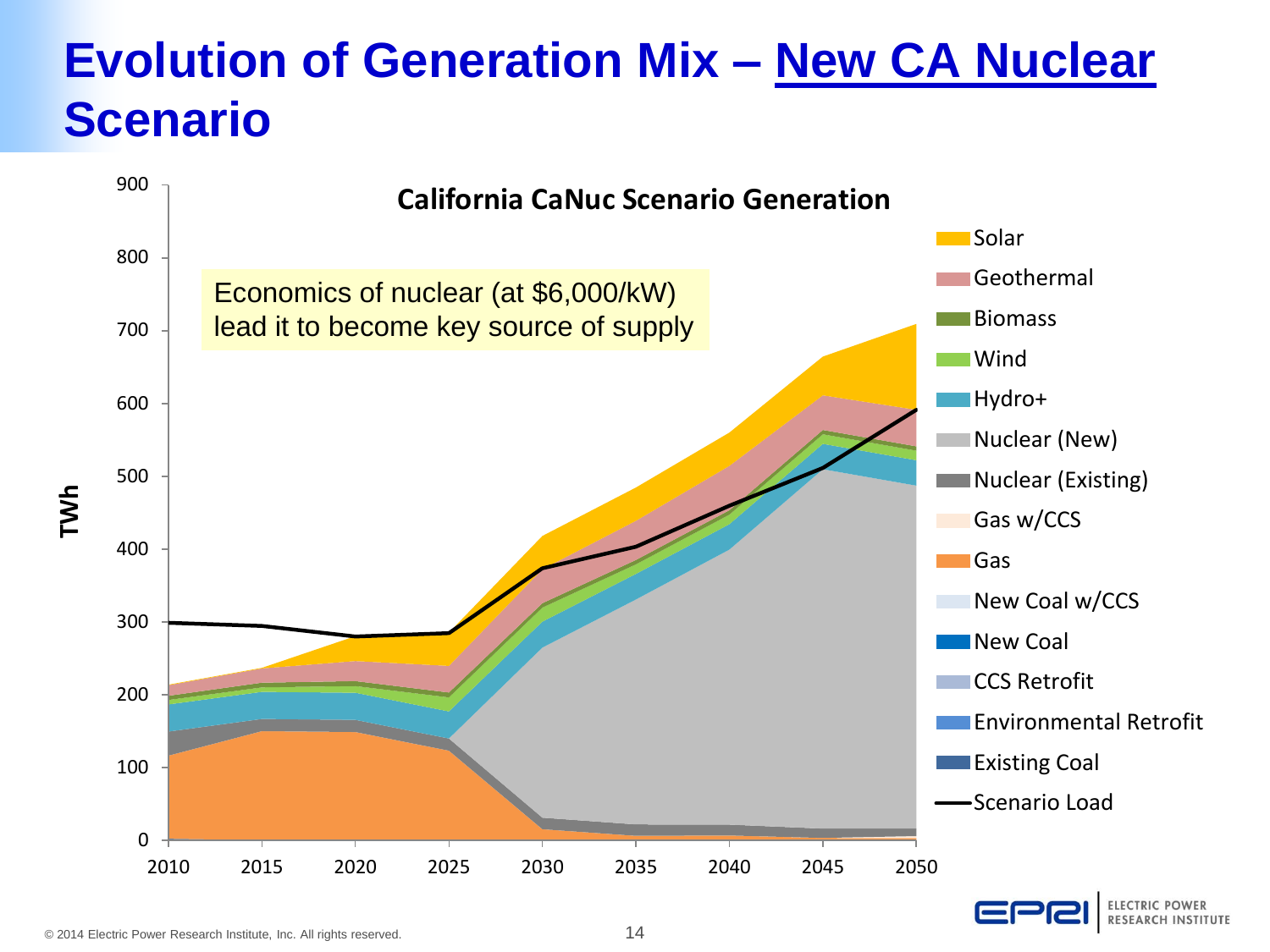### **Evolution of Generation Mix – High-Cost New CA Nuclear Scenario**

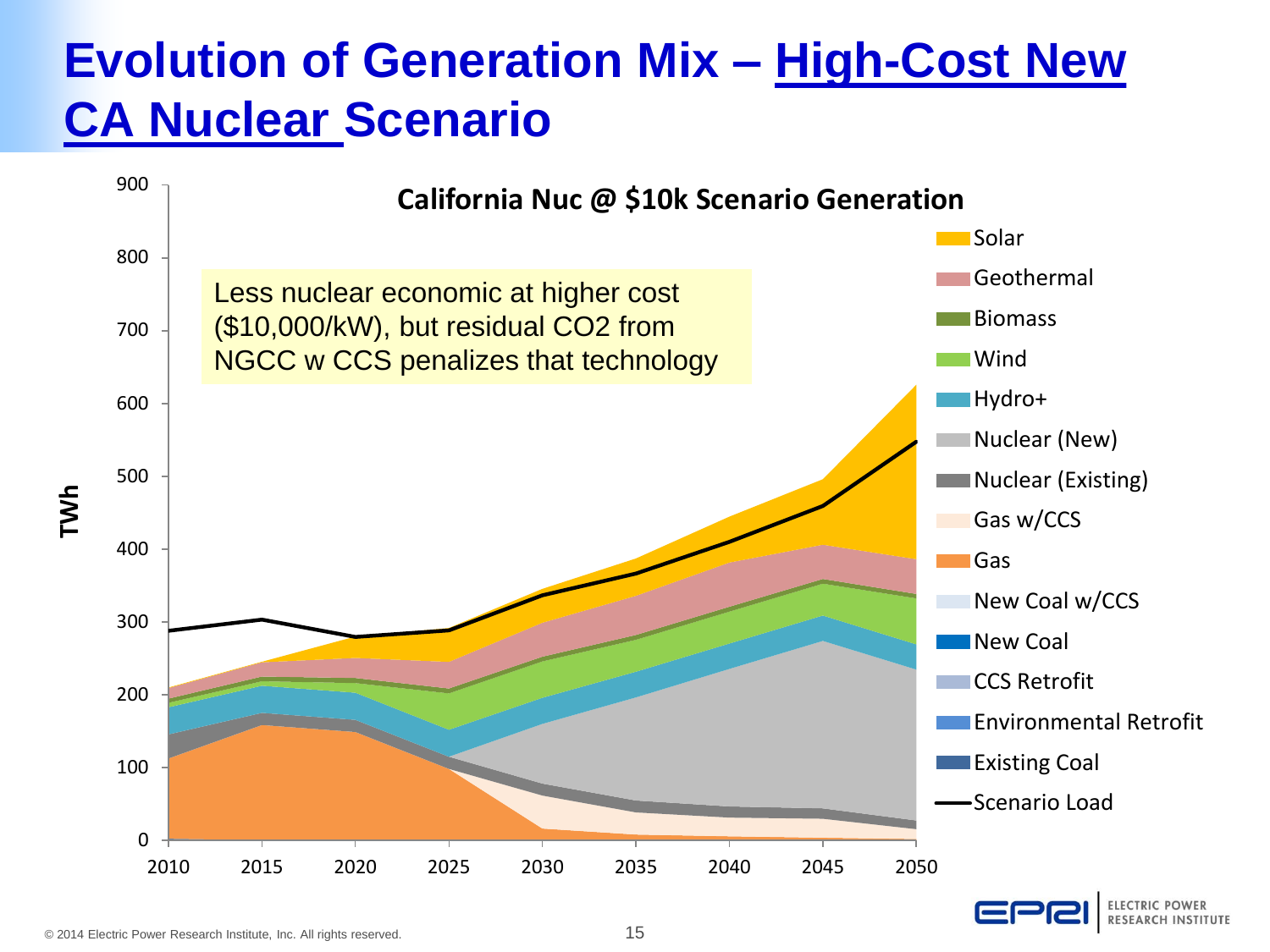### **California Capacity in 2050 (note peak load responding to differences in power prices)**

#### **California Installed Capacity in 2050**

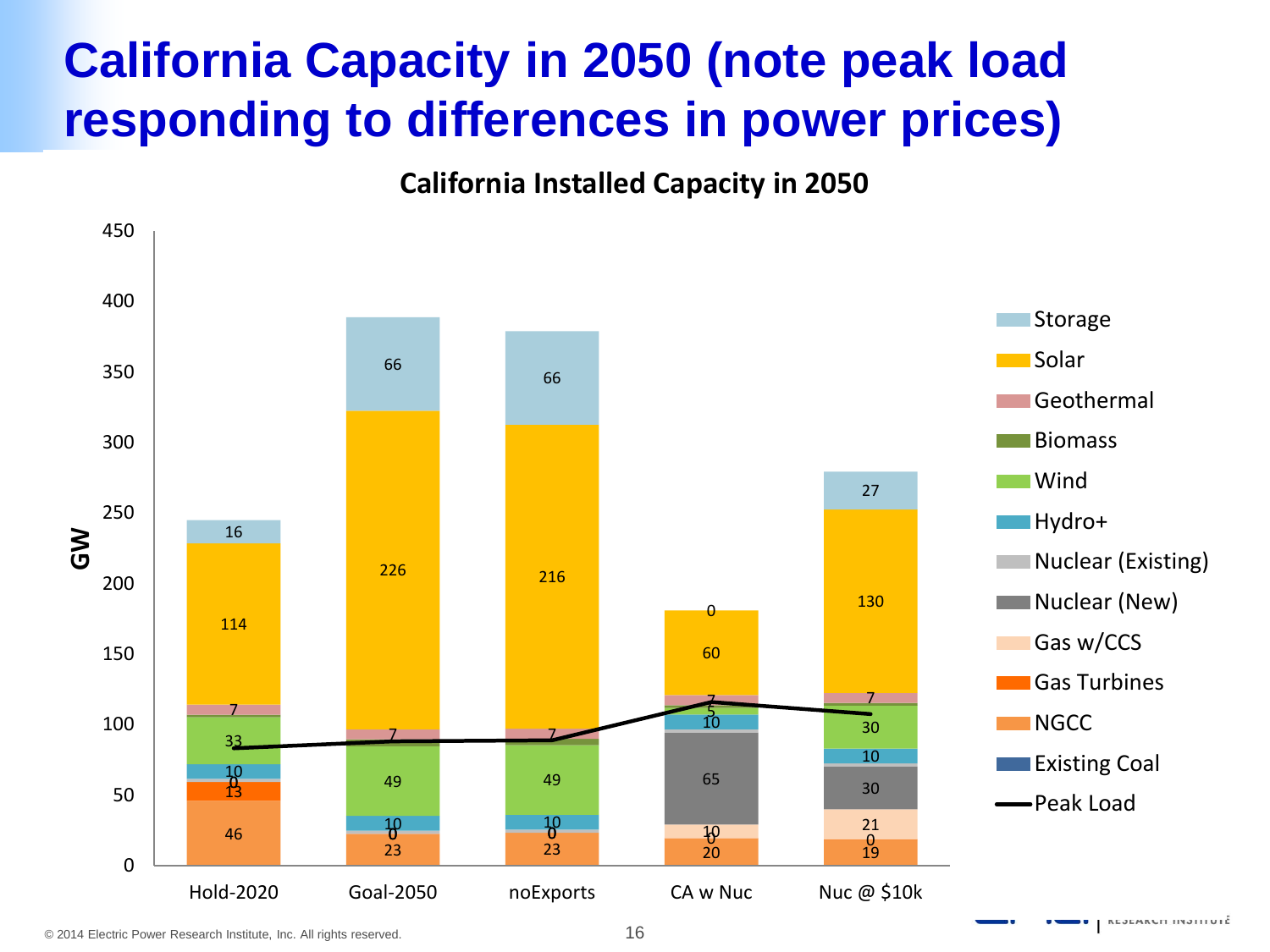### **GDP Losses Compared to Hold-2020 Scenario (approximately 6% of PV of State GDP)**

**GDP Loss 2020 - 2050 (California)**

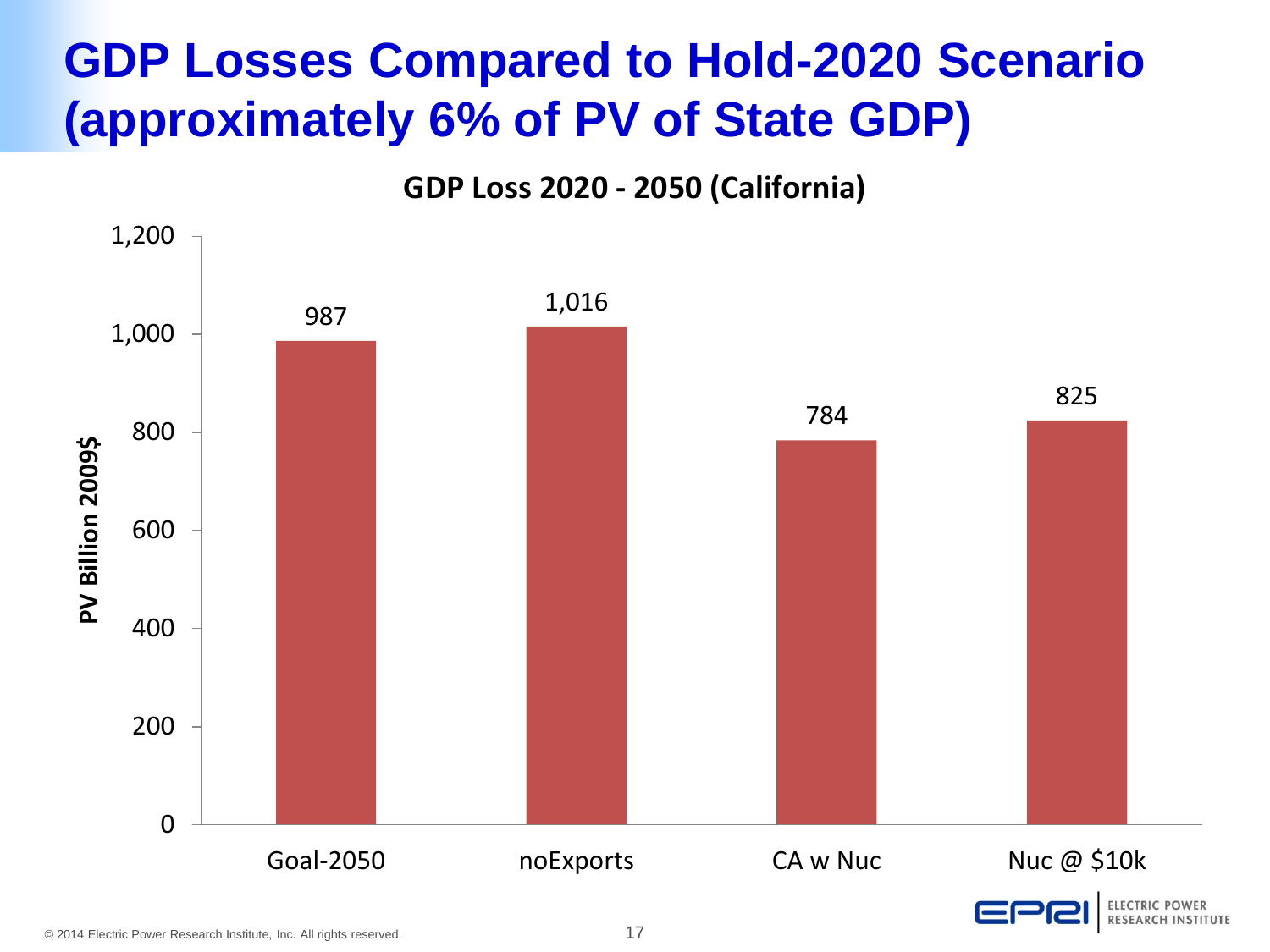### **Option to Add New Nuclear Worth \$160-\$200B in Lower GDP Impacts**

#### **Incremental Sensitivity-Case GDP Loss 2020 - 2050 (California)**

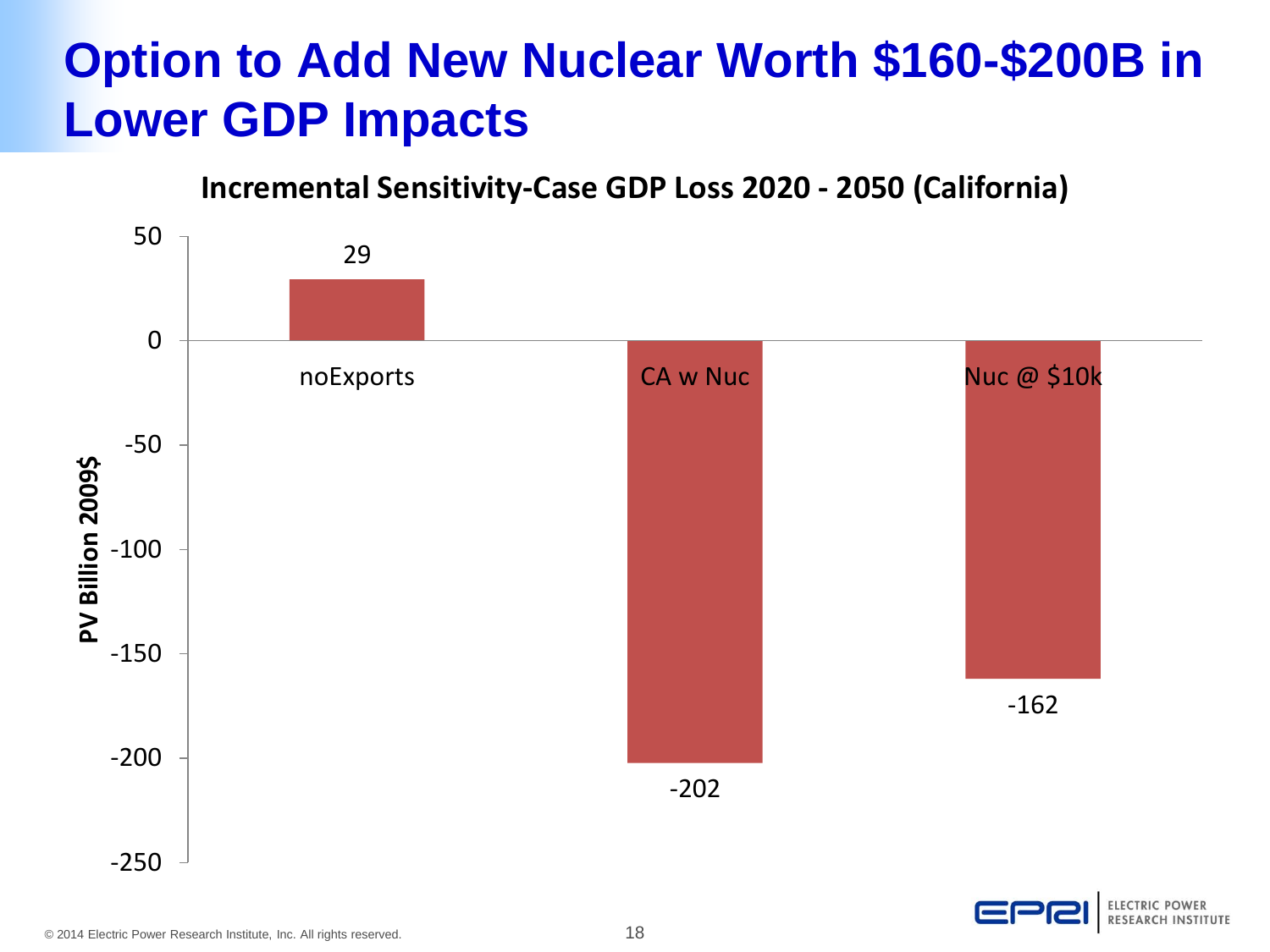### **Wholesale Power Prices Sensitive to Policy and Technology**

Average Price of Wholesale Power 2021-2050 (\$/MWh)

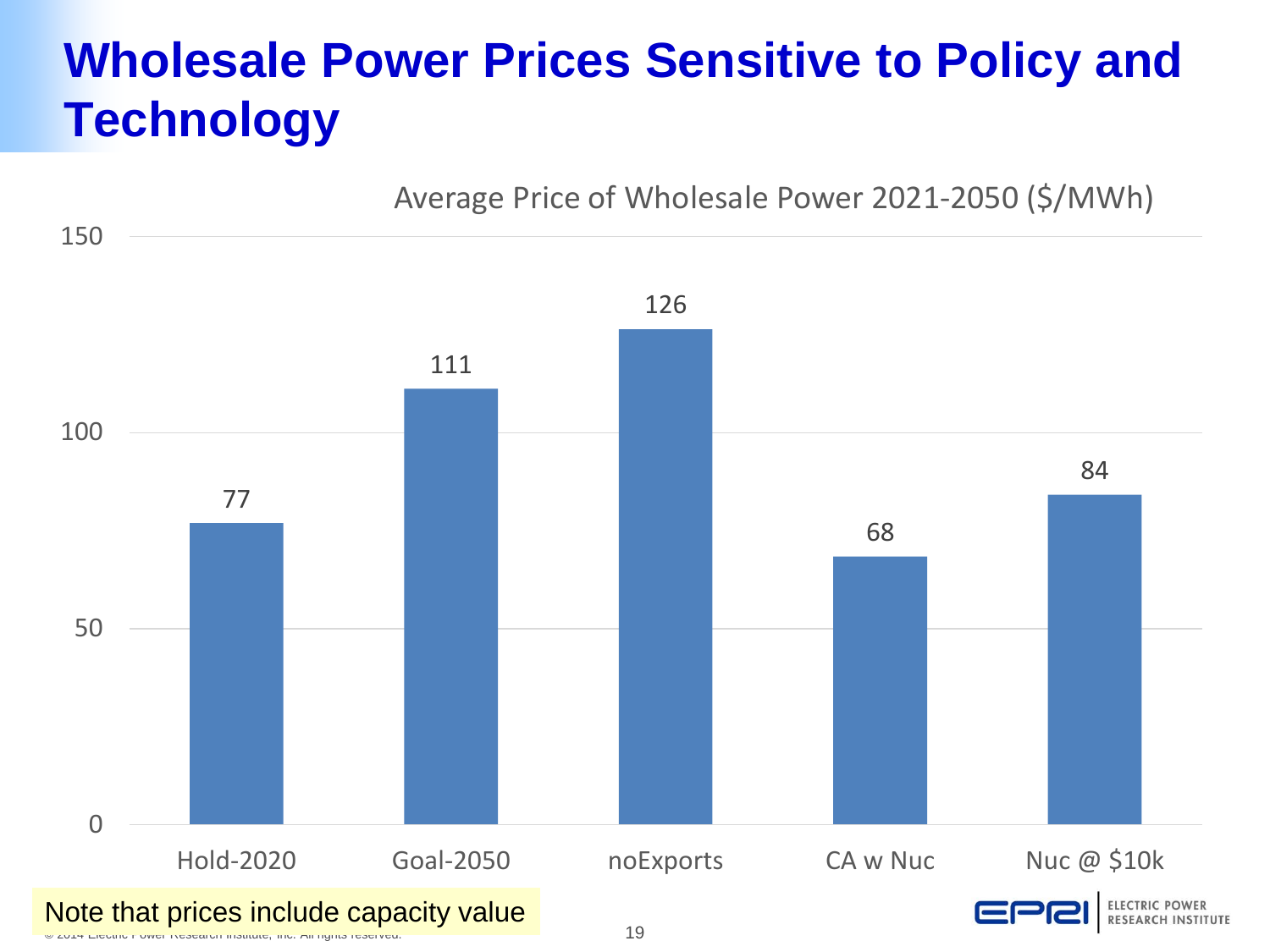### **Caveats**

- Analysis is intended to support insights and is not a forecast
- Electric system modeling assures overall supply-demand balance across all time periods but does not cover investment and operational challenges associated with power system transmission and operation (e.g., system stability and voltage management, sub-hourly supply adequacy, in-state transmission flows)
- Analysis based on today's technologies, and their potential for incremental development, but hard to anticipate the unanticipated: technology developments may have a significant roles by 2050

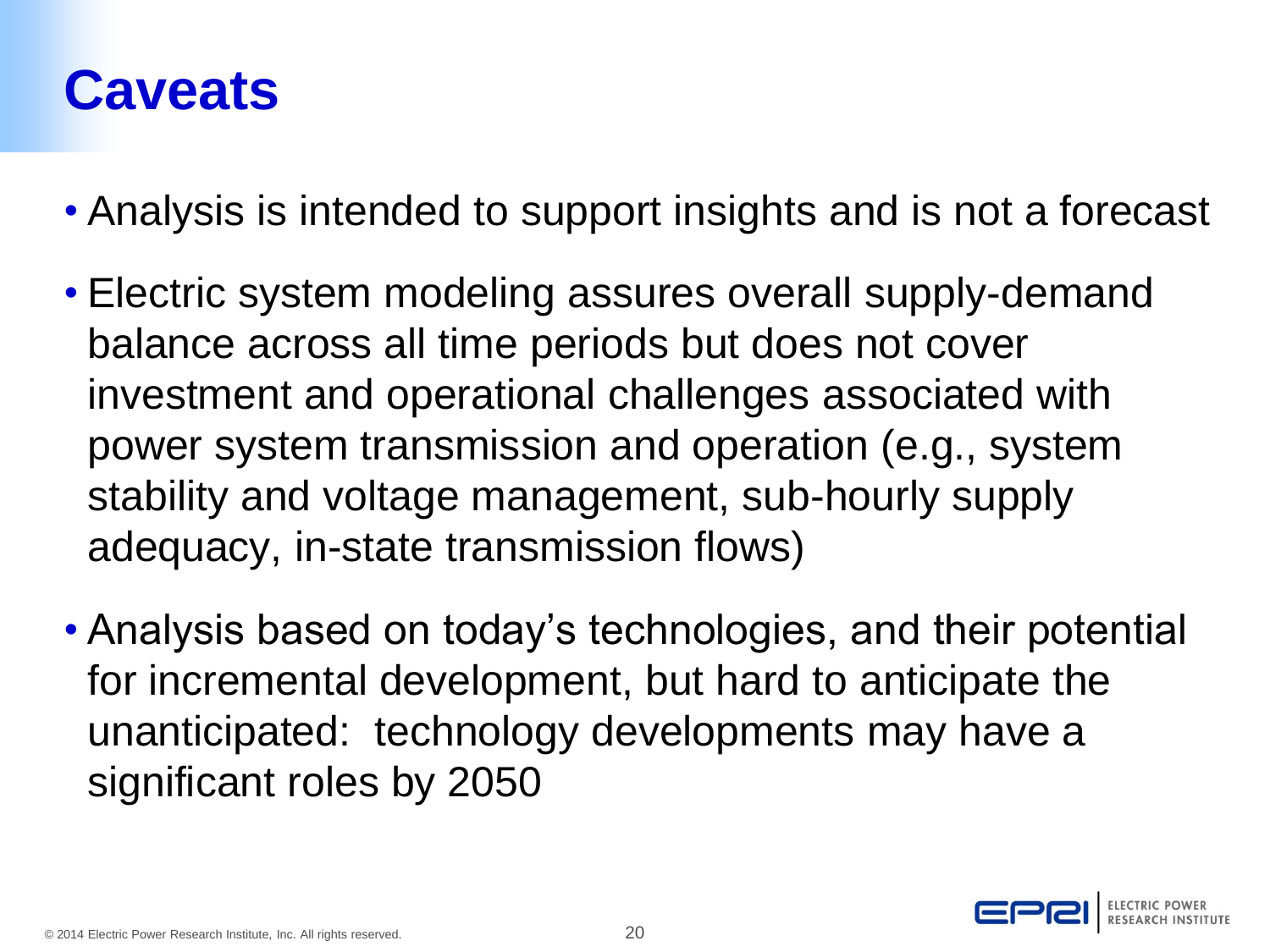### **Observations on Challenges of Decarbonizing CA's Electricity**

- Simulations show how CA can achieve a decarbonized electric sector largely based on solar, wind and storage
- Greatest reliance is on solar
- Costs are large by absolute levels, but a fraction of GDP
- Costs are higher if CA cannot export surplus solar/wind
- Costs lower if CA is able to add new nuclear generation, even at a cost of \$10,000/kW